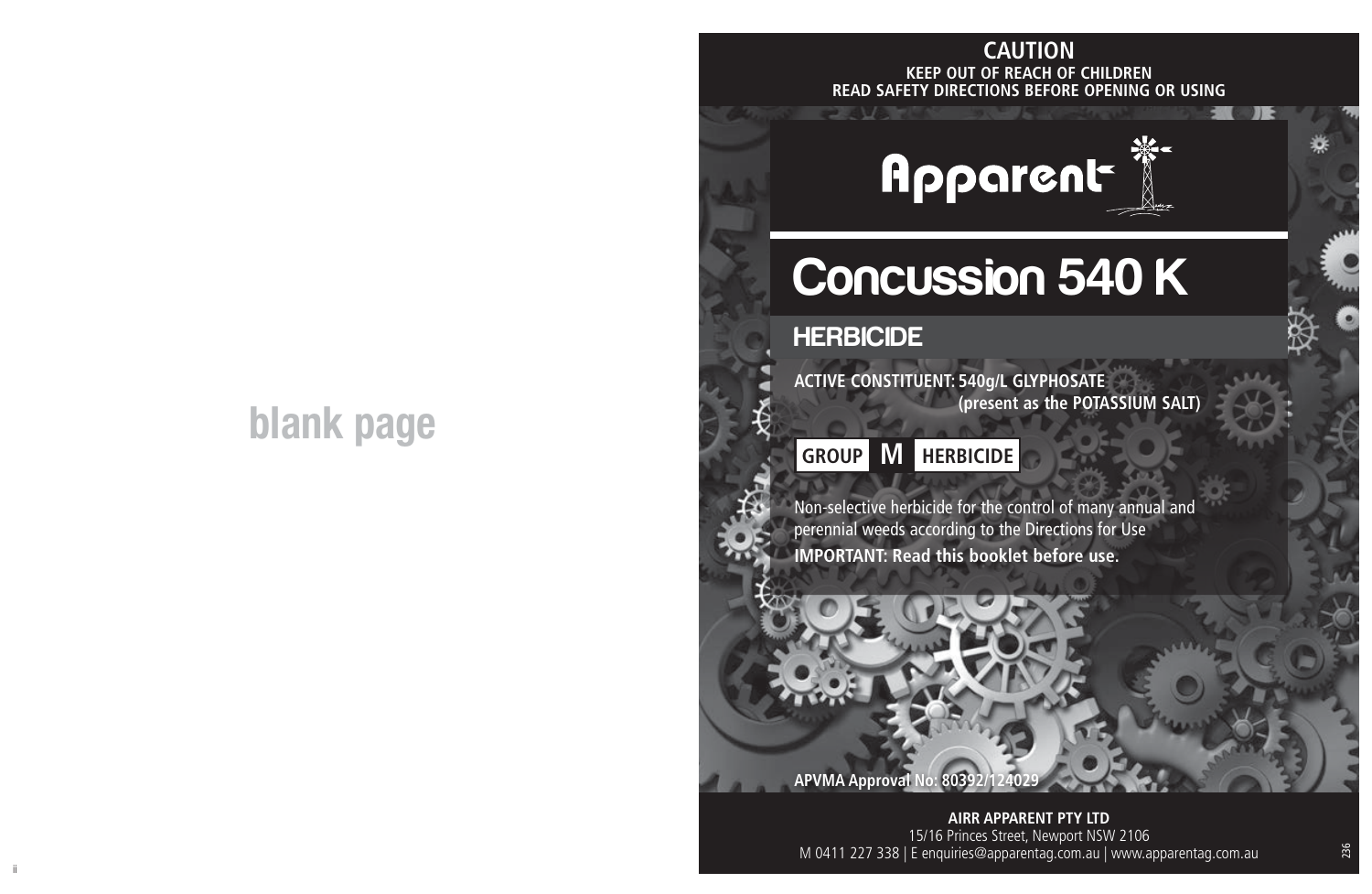#### **DIRECTIONS FOR USE**

#### **Restraints:**

DO NOT disturb weeds by cultivation, sowing or grazing for six hours of daylight following treatment of annual weeds and seven days<br>for perennial weeds to ensure herbicide absorption, unless specified otherwise in critical

#### **CONSERVATION TILLAGE**

| <b>SITUATION</b>                                     | <b>WEEDS</b>                                                                                      | <b>BOOM RATE Vol/ha</b>               | <b>CRITICAL COMMENTS</b>                                                                                                                                                         |
|------------------------------------------------------|---------------------------------------------------------------------------------------------------|---------------------------------------|----------------------------------------------------------------------------------------------------------------------------------------------------------------------------------|
| <b>SOUTHERN AUSTRALIA</b>                            | Barley Grass, Brome Grass, Volunteer cereals,                                                     | 340-660mL pre-tillering               | Rate Selection: Use higher rates for advanced weed growth or when treating under cold/overcast conditions.                                                                       |
| Prior to sowing a crop                               | Wild Oats                                                                                         | 660-840mL post-tillering              | Cultivation or planting may proceed from 1 hour of daylight after application to seedling annual weeds if a satisfactory seedbed can                                             |
| or pasture with full<br>soil disturbance with a      | Annual Phalaris, Annual Ryegrass, Silvergrass,                                                    | 660-840mL pre-tillering               | be created for crop germination and seedling establishment.                                                                                                                      |
|                                                      | <b>Winter Grass</b>                                                                               | 840mL-1L post-tillering               | <b>Silvergrass:</b> When treating dense infestations of Silvergrass, add Wetter TX and use water volumes of 70L/ha or more and small                                             |
| cultivation or sowing with a                         | Calomba Daisy, Capeweed, Doublegee / Spiny Emex,                                                  | 340-660mL less than 8cm diam/height   | droplets to improve coverage.                                                                                                                                                    |
| tyned implement                                      | Fumitory, Volunteer Lupins, Volunteer Peas                                                        | 660mL-1L greater than 8cm diam/height | Perennial weeds: Apparent Concussion 540 K Herbicide will provide seasonal control and reduction in plant numbers. Control of                                                    |
|                                                      | Amsinckia, Dock (seedling), Paterson's Curse,                                                     | 660-840ml less than 12cm diameter     | Skeleton Weed requires addition of full soil disturbance at planting.                                                                                                            |
|                                                      | Saffron Thistle, Scotch Thistle, Spear Thistle,                                                   | 840mL-1L greater than 12cm diameter   | In Tasmania, for perennial weeds use 1-2L/ha.                                                                                                                                    |
|                                                      | Variegated Thistle, Wild Turnip                                                                   |                                       |                                                                                                                                                                                  |
|                                                      | Perennial Phalaris, Skeleton Weed, Sorrel, Sub clover                                             | 1L                                    |                                                                                                                                                                                  |
| SOUTHERN AUSTRALIA                                   | Barley Grass, Canary Grass, Wild Oats, Volunteer                                                  | 660mL-1L                              | Rate Selection: Use the lower rate on young weeds; increase to the higher rate where grasses reach full tillering or where                                                       |
| To commence a fallow OR                              | cereals                                                                                           |                                       | broadleaf weeds reach stem elongation or budding. Use higher rates in spring and under cold conditions. In Tasmania use 1-2L/ha                                                  |
| prior to planting a crop or                          | Annual Ryegrass, Brome Grass, Capeweed, Hoary<br>Cress, Paterson's Curse, Saffron Thistle, Scotch | $1 - 1.3L$                            | with the higher rate for control of perennial weeds.<br>Pasture or Crop Establishment: DO NOT sow into excessive trash. Excessive plant residues may be removed by grazing after |
| pasture with an implement<br>that gives minimal soil | Thistle, Silvergrass, Soursob, Spear Thistle,                                                     |                                       | treatment. Planting may proceed from 1 hour of daylight after application to seedling annual weeds if a satisfactory seedbed can                                                 |
| disturbance or prior                                 | Variegated Thistle, Wild Mustard, Wild Radish, Wild                                               |                                       | be created for crop germination and seedling establishment.                                                                                                                      |
| to surface seeding of                                | Turnip, Wintergrass                                                                               |                                       | Aerial (or Surface) Seeding: Delay seeding until trash level is reduced to allow for satisfactory placement of broadcast seed on                                                 |
| pastures                                             | Bathurst Burr, Bentgrass, Couch, Dock, Erodium,                                                   | $1.25 - 2L$                           | the soil surface.                                                                                                                                                                |
|                                                      | Flatweed, Kikuyu, Plantain, Paspalum, Perennial                                                   |                                       | Bathurst Burr: For mature weeds use the higher rate.                                                                                                                             |
|                                                      | Phalaris, Sorrel, Sub. Clover, Yorkshire Fog                                                      |                                       | Bentgrass: Use a rate of 1.7L/ha. Apply in late spring following initiation of seed head emergence. Follow-up with full disturbance                                              |
|                                                      |                                                                                                   |                                       | with a tyned implement 10-21 days after spraying.                                                                                                                                |
|                                                      |                                                                                                   |                                       | <b>Couch:</b> Use the higher rate on dense infestations. Apply sequential treatments during summer and autumn. Repeat applications                                               |
|                                                      |                                                                                                   |                                       | will be required for full control. For improved control, use in conjunction with cultivation.                                                                                    |
|                                                      |                                                                                                   |                                       | <b>Dock. Flatweed:</b> Use the maximum rate for full control.                                                                                                                    |
|                                                      |                                                                                                   |                                       | Hoary Cress: Use at a rate of 1L/ha. Treat from late rosette to early flowering. Kikuyu, Paspalum: Use the low rate for suppression,                                             |
|                                                      |                                                                                                   |                                       | the high rate for control. Silvergrass: When treating dense infestations of Silvergrass, add Wetter TX and use water volumes of 70L/ha                                           |
|                                                      |                                                                                                   |                                       | or more and small droplets to improve coverage.<br><b>Soursob:</b> Use at a rate of 1L/ha. Treat at tuber exhaustion.                                                            |
|                                                      | Poa Tussock                                                                                       | $2 - 2.7L$                            | Timing: Treat fresh re-growth (at least 14 days after heavy grazing) after the autumn break but before onset of heavy frosts.                                                    |
|                                                      |                                                                                                   |                                       | Sowing may start 14 days after spraying.                                                                                                                                         |
| <b>Pasture Topping</b>                               | Annual Ryegrass                                                                                   | 300-680mL                             | Remove livestock prior to application to allow even regrowth. Use lower rate if grasses are flowering and higher rate if at the milky                                            |
|                                                      | Barley Grass, Brome Grass, Capeweed, Silvergrass                                                  | 200-300mL                             | dough stage.                                                                                                                                                                     |
|                                                      | Calomba Daisy                                                                                     | 300mL                                 | Apply to Capeweed and Calomba Daisy at flowering. DO NOT add Wetter TX.                                                                                                          |
|                                                      |                                                                                                   |                                       | DO NOT apply to clover or medic crops intended for seed production.                                                                                                              |
| <b>Seedhead Suppression</b>                          | Bentarass                                                                                         | 240-420ml                             | Apply treatments late October to late November, before seedheads have emerged. Add Wetter TX.                                                                                    |
|                                                      |                                                                                                   |                                       | Use higher rate where growth is excessive. Graze hard after spraying.                                                                                                            |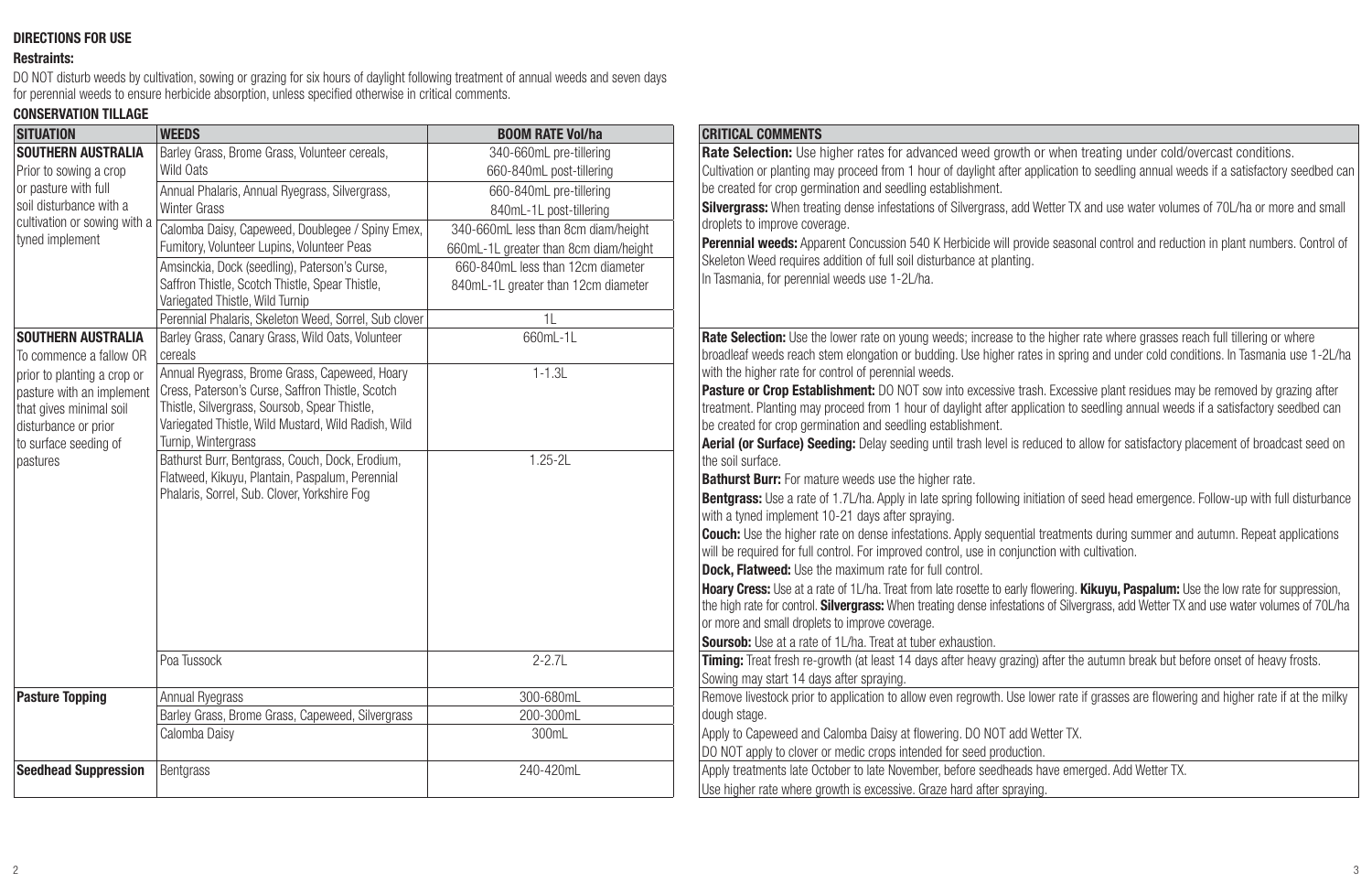| <b>CONSERVATION TILLAGE - continued</b>                                                                                        |                                                                                                                                                                                                                                                                                                                                                                                                                                                                                                                                                                                                                                                                                                                                                                                                   |                                                                                                                                                                                                                            |                                                                                                                                                                                                                                                                                                                                                                                                                                                                                                                                                                                                                                                                                                                                                                                                                                                                                                                                                                                                                                                                                                                                                                                                                                                                                                                                                                                                                                                                                                                                                                                                                                                                                                                                                                              |
|--------------------------------------------------------------------------------------------------------------------------------|---------------------------------------------------------------------------------------------------------------------------------------------------------------------------------------------------------------------------------------------------------------------------------------------------------------------------------------------------------------------------------------------------------------------------------------------------------------------------------------------------------------------------------------------------------------------------------------------------------------------------------------------------------------------------------------------------------------------------------------------------------------------------------------------------|----------------------------------------------------------------------------------------------------------------------------------------------------------------------------------------------------------------------------|------------------------------------------------------------------------------------------------------------------------------------------------------------------------------------------------------------------------------------------------------------------------------------------------------------------------------------------------------------------------------------------------------------------------------------------------------------------------------------------------------------------------------------------------------------------------------------------------------------------------------------------------------------------------------------------------------------------------------------------------------------------------------------------------------------------------------------------------------------------------------------------------------------------------------------------------------------------------------------------------------------------------------------------------------------------------------------------------------------------------------------------------------------------------------------------------------------------------------------------------------------------------------------------------------------------------------------------------------------------------------------------------------------------------------------------------------------------------------------------------------------------------------------------------------------------------------------------------------------------------------------------------------------------------------------------------------------------------------------------------------------------------------|
| <b>SITUATION</b>                                                                                                               | <b>WEEDS</b>                                                                                                                                                                                                                                                                                                                                                                                                                                                                                                                                                                                                                                                                                                                                                                                      | <b>BOOM RATE Vol/ha</b>                                                                                                                                                                                                    | <b>CRITICAL COMMENTS</b>                                                                                                                                                                                                                                                                                                                                                                                                                                                                                                                                                                                                                                                                                                                                                                                                                                                                                                                                                                                                                                                                                                                                                                                                                                                                                                                                                                                                                                                                                                                                                                                                                                                                                                                                                     |
| SOUTHERN AUSTRALIA<br>NSW, ACT, VIC, TAS only<br>For control/suppression<br>prior to establishing crops<br>or improved pasture | Serrated Tussock                                                                                                                                                                                                                                                                                                                                                                                                                                                                                                                                                                                                                                                                                                                                                                                  | $2.7 - 4.0L$                                                                                                                                                                                                               | Apply to actively growing and stress free plants. Best results May to October. Application: Boom spray volume of 70L/ha or more<br>is recommended to improve plant coverage. Also see Aerial Equipment.<br><b>Surfactants:</b> Addition of 200mL of Wetter TX to 100L of spraying solution may improve control of Serrated tussock.<br>Site Preparation: Burning of Serrated tussock 10-12 months before spraying or <b>slashing/heavy grazing</b> (cell grazing) 2<br>weeks before spraying is essential for good results. (Note: Serrated tussock is almost indigestible and prolonged exposure can                                                                                                                                                                                                                                                                                                                                                                                                                                                                                                                                                                                                                                                                                                                                                                                                                                                                                                                                                                                                                                                                                                                                                                        |
| species                                                                                                                        |                                                                                                                                                                                                                                                                                                                                                                                                                                                                                                                                                                                                                                                                                                                                                                                                   |                                                                                                                                                                                                                            | lead to starvation and death of stock).<br>Rates: Use lower rate on Serrated tussock regrowth after burning (no residual dead foliage. Use higher rate on Serrated tussock<br>that has been slashed or grazed (may contain some residual dead foliage).                                                                                                                                                                                                                                                                                                                                                                                                                                                                                                                                                                                                                                                                                                                                                                                                                                                                                                                                                                                                                                                                                                                                                                                                                                                                                                                                                                                                                                                                                                                      |
| For the prevention of<br>seedhead emergence and<br>seed formation                                                              | <b>Serrated Tussock</b>                                                                                                                                                                                                                                                                                                                                                                                                                                                                                                                                                                                                                                                                                                                                                                           | 500-840mL                                                                                                                                                                                                                  | Apply to actively growing and stress free plants. Best results obtained during mid-September - mid-October.<br>Apply prior to any seedhead emergence. Also see Aerial Equipment. Surfactants: Addition of 200mL of Wetter TX to 100L of<br>spraying solution may improve results.<br>Rates: The lower rates will be less damaging to desirable pasture species.<br>If seed-head emergence is imminent then higher rates will give better results.                                                                                                                                                                                                                                                                                                                                                                                                                                                                                                                                                                                                                                                                                                                                                                                                                                                                                                                                                                                                                                                                                                                                                                                                                                                                                                                            |
| <b>NORTHERN AUSTRALIA</b><br>a crop<br>Cotton:<br><b>Shielded Spravers</b>                                                     | Paradoxa Grass, Volunteer cereals, Wild Oats<br>In fallow or prior to planting African Turnip Weed, Black Pigweed, Boggabri Weed,<br>Caltrop (Yellow Vine), Deadnettle, Mintweed, Milk<br>(Sow) Thistle, Stinkgrass (Lovegrass), Sweet Summer<br>Grass, Variegated Thistle, Volunteer Sorghum<br>Annual Ground Cherry, Barnyard Grass, Bathurst Burr,<br>Bladder Ketmia, Button Grass, Camel (Afghan) Melon,<br>Caustic Weed. Columbus Grass. Liverseed Grass.<br>Mexican Poppy, Native Millet, New Zealand Spinach,<br>Noogoora Burr, Pigweed (up to 25cm), Spear Thistle,<br>Stinking Goosefoot, Thornapple (Datura), Turnip Weed,<br>Wild/Prickly Lettuce, Wireweed<br>Prickly Paddy Melon<br>Climbing Buckwheat (less than 12 leaves), Couch,<br>Johnson Grass<br>Nutgrass (Cyperus rotundus) | 340-660mL<br>500-660mL<br>up to 5 true leaves of 3cm in dia/height<br>660mL-1.35L<br>greater than 5 true leaves of 3cm in dia/height<br>660mL-1.35L<br>640mL-1.3L plus 80mL Garlon* 600<br>$1.3 - 2L$<br>2L followed by 2L | Rate Selection: Use the lower rates on young weeds and increase to the higher rates where weeds are dense or well developed.<br>Dense infestations of some weeds eg. Barnyard Grass, Liverseed (Urochloa) Grass may need follow- up treatments for complete control.<br>Tank Mixtures: Read and follow all label directions, restraints, plant-back periods, withholding periods, regional use restrictions<br>and safety directions for the tank mix products. Tank mixes with atrazine may give unacceptable knockdown control of certain<br>weeds. DO NOT apply the tank-mix for control of Barnyard Grass, Liverseed Grass or Milk Thistle. Ammonium sulphate may<br>enhance knockdown weed control where tank mixtures of atrazine are used. Shielded Sprayers: Apply Apparent Concussion 540<br>K Herbicide to weeds growing between crop rows using a shielded sprayer.<br>DO NOT apply in cotton less than 20cm high.<br>DO NOT allow spray or spray drift to contact any part of the cotton plant as severe injury may result.<br>Pasture or Crop Establishment: DO NOT sow into excessive trash. Excessive plant residues may be removed by grazing<br>after treatment. Planting may proceed from 1 hour of sunlight after application to seedling annual weeds if a satisfactory<br>seedbed can be created for crop germination and seedling establishment.<br>DO NOT add crop oil.<br>Use the higher rate on plants at the flowering/seedhead stage. For Johnson Grass apply to plants with a minimum of 30cm new<br>growth. For long term control of Couch and Johnson Grass, repeat applications will be required.<br>Make first application to actively growing plants when majority of plants have reached at least the 6-8 leaf stage but preferably later. |
| <b>SUGAR CANE</b><br>Inter-row spraying                                                                                        | Annual and perennial grasses and broadleaf weeds                                                                                                                                                                                                                                                                                                                                                                                                                                                                                                                                                                                                                                                                                                                                                  | $1.2 - 5L$                                                                                                                                                                                                                 | Allow for maximum re-emergence before re-treating.<br>Apply to weeds growing between crop rows using a ground based hooded and shielded sprayer. Apply at early growth stage of<br>crop, before formation of the cane. Apply no more than 3 applications, to maximum of 12L/ha per crop.<br>DO NOT allow spray or spray drift to contact any part of the crop as severe injury may result.                                                                                                                                                                                                                                                                                                                                                                                                                                                                                                                                                                                                                                                                                                                                                                                                                                                                                                                                                                                                                                                                                                                                                                                                                                                                                                                                                                                   |
| <b>SUGAR CANE</b><br>Ratoon sprayout QLD,<br>NSW only                                                                          | Sugar cane ratoon regrowth                                                                                                                                                                                                                                                                                                                                                                                                                                                                                                                                                                                                                                                                                                                                                                        | $4 - 61$                                                                                                                                                                                                                   | Apply under good growing conditions to actively growing ratoons 60-120cm tall. DO NOT apply if plants are under stress from<br>waterlogging or low moisture. Use the lower rate for suppression or where cultivation is to follow. Use the higher rate for control.                                                                                                                                                                                                                                                                                                                                                                                                                                                                                                                                                                                                                                                                                                                                                                                                                                                                                                                                                                                                                                                                                                                                                                                                                                                                                                                                                                                                                                                                                                          |
| Sorghum control                                                                                                                | Grain Sorghum (pre-harvest)                                                                                                                                                                                                                                                                                                                                                                                                                                                                                                                                                                                                                                                                                                                                                                       | $1 - 1.35L$                                                                                                                                                                                                                | DO NOT apply if crop is under stress from low moisture, frost, cold or waterlogging. Apply when grain moisture is less than 25%.<br>Use the higher rate where the crop has produced significant number of late tillers or where following crops will be established<br>without further treatment.<br>DO NOT apply to crops intended for seed production. Treatment may increase potential for crop lodging.                                                                                                                                                                                                                                                                                                                                                                                                                                                                                                                                                                                                                                                                                                                                                                                                                                                                                                                                                                                                                                                                                                                                                                                                                                                                                                                                                                  |
|                                                                                                                                | Grain Sorghum (post-harvest)                                                                                                                                                                                                                                                                                                                                                                                                                                                                                                                                                                                                                                                                                                                                                                      | 660mL-1.35L                                                                                                                                                                                                                | Slashed/Grazed stubble: Apply when fresh regrowth is at least 20cm high. Use the higher rate on standing stubble or where<br>regrowth from slashed sorghum has advanced beyond 50cm in height.                                                                                                                                                                                                                                                                                                                                                                                                                                                                                                                                                                                                                                                                                                                                                                                                                                                                                                                                                                                                                                                                                                                                                                                                                                                                                                                                                                                                                                                                                                                                                                               |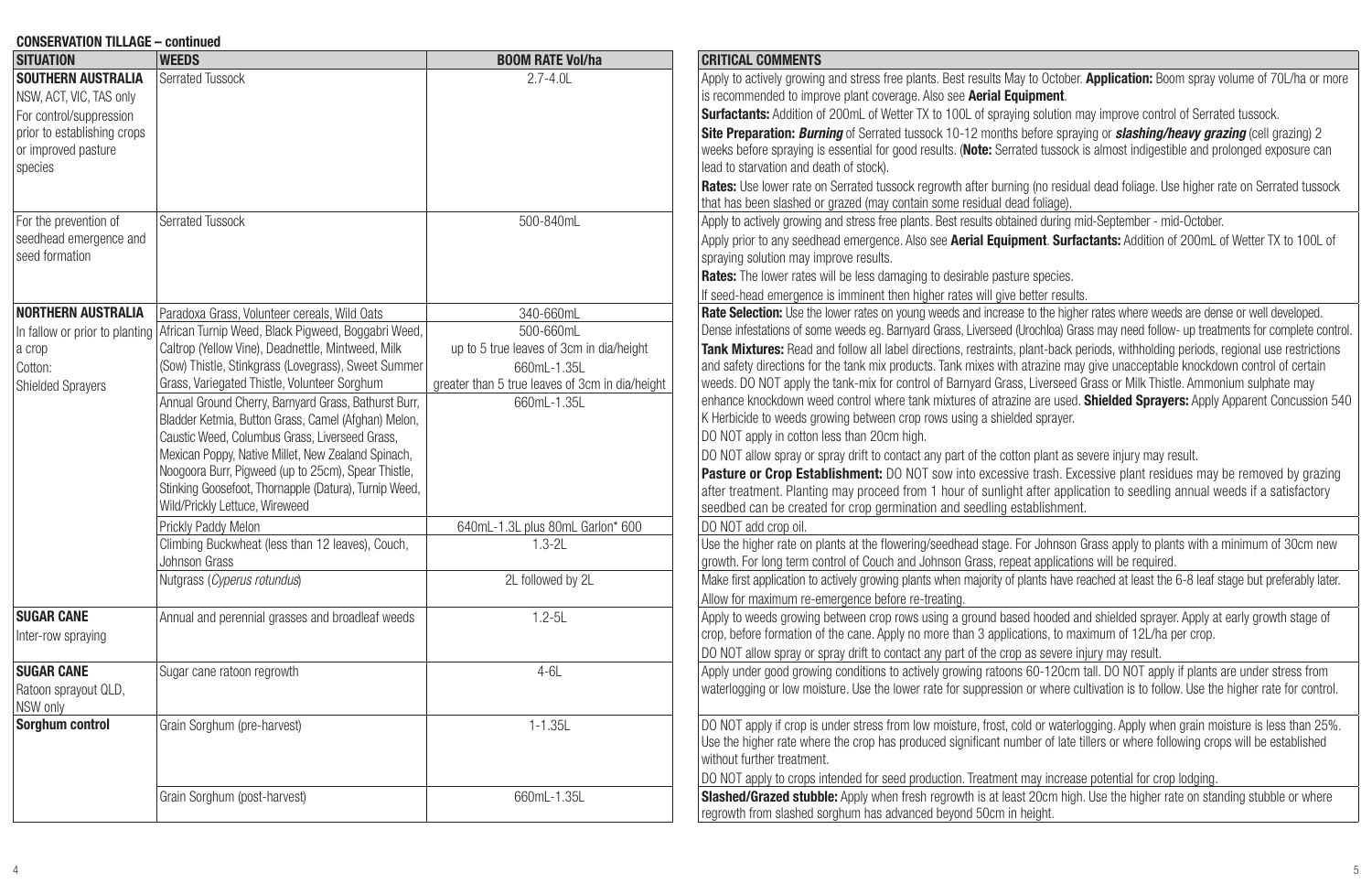| <b>CONSERVATION TILLAGE - continued</b>                                                                                                                                                                                                                                                                                                                |                                                   |                                           |                                                                                                                                                                                                                                                                                                                                                                                                                                                                                                                                                                                                                                                                                                                                                                                                                                        |  |  |
|--------------------------------------------------------------------------------------------------------------------------------------------------------------------------------------------------------------------------------------------------------------------------------------------------------------------------------------------------------|---------------------------------------------------|-------------------------------------------|----------------------------------------------------------------------------------------------------------------------------------------------------------------------------------------------------------------------------------------------------------------------------------------------------------------------------------------------------------------------------------------------------------------------------------------------------------------------------------------------------------------------------------------------------------------------------------------------------------------------------------------------------------------------------------------------------------------------------------------------------------------------------------------------------------------------------------------|--|--|
| <b>SITUATION</b>                                                                                                                                                                                                                                                                                                                                       | <b>WEEDS</b>                                      | <b>BOOM RATE Vol/ha</b>                   | <b>CRITICAL COMMENTS</b>                                                                                                                                                                                                                                                                                                                                                                                                                                                                                                                                                                                                                                                                                                                                                                                                               |  |  |
| <b>Cotton</b><br>Pre-harvest                                                                                                                                                                                                                                                                                                                           | Bathurst Burr, Noogoora Burr, Winter annual weeds | 840ml -1.7l                               | Treatments may be applied alone or in tank mixtures with Dropp* or Harvade*. Apply when at least 60% of bolls are open. When<br>tank mixed with defoliants, a slightly higher proportion of cotton leaf may be retained, particularly where the higher rate is used and<br>the conditions are unfavourable for defoliation.                                                                                                                                                                                                                                                                                                                                                                                                                                                                                                            |  |  |
| <b>PRE-HARVEST</b><br><b>APPLICATION</b><br>to reduce viable seed set<br>of weeds in:<br>Field Peas, Faba Beans                                                                                                                                                                                                                                        | <b>Annual Ryegrass</b>                            | 320-680mL                                 | Use lower rate if Ryegrass is flowering and higher rate if Ryegrass is at milky dough stage.<br>Application should be made at or after crop maturity.<br>Application before this time may significantly reduce yields (in practice losses in excess of 25% can occur).<br>Apply when average seed moisture content is below 30%. For Faba Beans, this is indicated by pods going black, and for Field Peas<br>by the pods going yellow. DO NOT harvest within 7 days after application.<br>DO NOT use on crops intended for seed or sprouting.                                                                                                                                                                                                                                                                                         |  |  |
| <b>PRE-HARVEST</b><br><b>APPLICATION</b><br>as harvest aid and weed<br>control:<br>Wheat                                                                                                                                                                                                                                                               | Annual weeds                                      | 900mL-1.8L                                | Apply to mature crop from late dough (28% moisture) onwards. The higher rate will be required when crops are heavy and leaf<br>shading effects may occur.<br>DO NOT harvest within 7 days after application.<br>DO NOT use on crops intended for seed or sprouting.<br>Where wheat is grown in rotation with any herbicide tolerant crop, management should be consistent with implementation of any<br>management plan for herbicide tolerant crops.                                                                                                                                                                                                                                                                                                                                                                                  |  |  |
| <b>PRE-HARVEST</b><br><b>APPLICATION</b><br>to desiccate crop as a<br>harvest aid and weed<br>control:<br>Adzuki Beans, Chickpeas,<br>Cowpea, Faba Beans, Field<br>Peas, Lentils, Mungbeans,<br>Soybeans<br>(Application to crops<br>intended for seed<br>production or sprouting<br>may reduce germination to<br>commercially unacceptable<br>levels) | Annual weeds                                      | 680mL-1.8L                                | Apply with boom or by air. Use higher rates where crops or weeds are dense and where faster desiccation is required.<br>Application should be made at or after crop maturity.<br><b>Chickpeas and Lentils:</b> Apply when physiologically mature and less than 15% green pods.<br><b>Soybeans:</b> Apply only after seed pods have lost all green colour and 80-90% of leaves have dropped.<br>Mung Beans/Adzuki and Cowpea: Apply to mature crops when pods are brown/black.<br>Field Peas: Apply when seeds turn yellow and average seed moisture is below 30%.<br>Faba Beans: Apply when pods turn black and average seed content is below 30%.<br>DO NOT harvest within 7 days of application.<br>Speed of crop desiccation is dependent on crop stage, growing conditions and weather conditions during and<br>after application. |  |  |
| <b>PRE-HARVEST</b><br><b>APPLICATION</b><br>to desiccate crop as a<br>harvest aid and weed<br>control:<br>Chickpeas<br>(Application to crops<br>intended for seed<br>production or sprouting<br>may reduce germination to<br>commercially unacceptable<br>levels)                                                                                      | Annual weeds                                      | $500ml - 1.1l$<br>plus 5q Ally* Herbicide | Apply by boom or by air. Apply when chickpeas are physiologically mature and less than 15% of green pods are present.<br>Use higher rates where crops or weeds are dense and where faster desiccation is required.<br>DO NOT harvest within 7 days of application.<br>Speed of crop desiccation is dependent on crop stage, growing conditions and weather conditions during and<br>after application.                                                                                                                                                                                                                                                                                                                                                                                                                                 |  |  |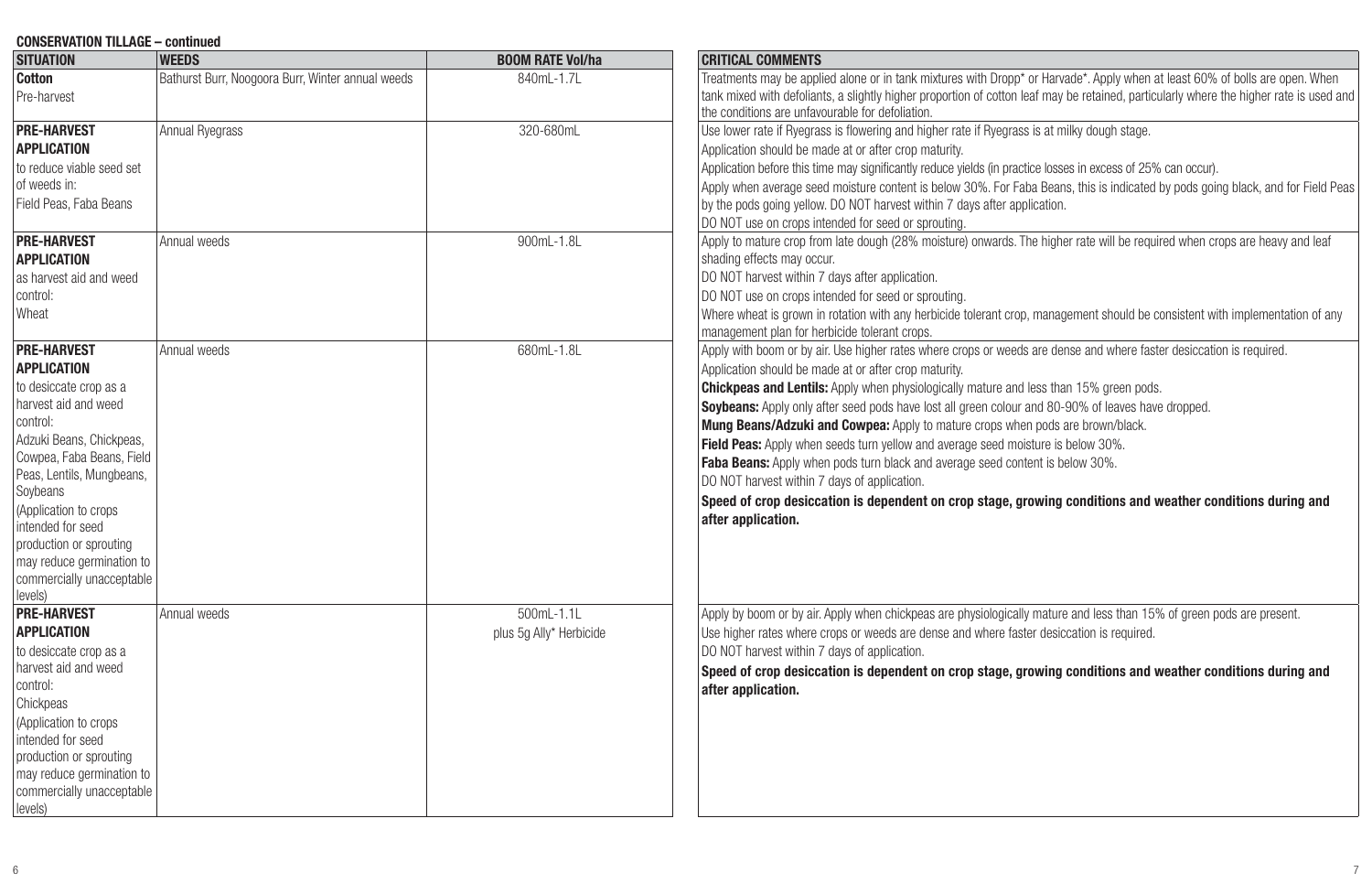| <b>SITUATION</b>                                                                                                                   |                               | <b>CRITICAL COMMENTS</b>                                                                                                                                                                                                                                            |
|------------------------------------------------------------------------------------------------------------------------------------|-------------------------------|---------------------------------------------------------------------------------------------------------------------------------------------------------------------------------------------------------------------------------------------------------------------|
|                                                                                                                                    |                               | <b>Read Application Checklist before using</b>                                                                                                                                                                                                                      |
|                                                                                                                                    |                               | See Annual, Perennial and Woody weeds sections below for most appropriate rate.                                                                                                                                                                                     |
| <b>GENERAL WEED CONTROL</b>                                                                                                        |                               | For the control of many grasses and broadleaf weeds. Rate: 7.0mL per litre of water.                                                                                                                                                                                |
| For general weed control in Domestic areas (Home gardens), Commercial, Industrial and Public Service areas. Agricultural buildings |                               | Apply when weeds are actively growing.                                                                                                                                                                                                                              |
| and other farm situations.                                                                                                         |                               | Apply to ensure complete and uniform wetting of foliage. Visible symptoms may take from 3 to 7 days to develop.                                                                                                                                                     |
| For specific weeds refer to the appropriate Weeds Controlled table.                                                                |                               |                                                                                                                                                                                                                                                                     |
| <b>AGRICULTURAL AREAS</b>                                                                                                          |                               | Apparent Concussion 540 K Herbicide may be used for control of annual and perennial and woody weeds as directed, in                                                                                                                                                 |
|                                                                                                                                    |                               | agricultural land prior to sowing of any edible or non-edible crop, but not prior to transplanting tomato seedlings.                                                                                                                                                |
| DRY DRAINS and CHANNELS ONLY                                                                                                       |                               | DO NOT apply to weeds growing in or over water.                                                                                                                                                                                                                     |
|                                                                                                                                    |                               | DO NOT spray across open bodies of water, and do not allow spray to enter the water. DO NOT allow water to return to dry                                                                                                                                            |
|                                                                                                                                    |                               | channels and drains within 4 days of application.                                                                                                                                                                                                                   |
| <b>FORESTS</b>                                                                                                                     |                               | This product may be used prior to establishment of nurseries, for site preparation prior to planting and amongst established trees                                                                                                                                  |
|                                                                                                                                    |                               | using a directed or shielded spray, or using selective wiper equipment.                                                                                                                                                                                             |
|                                                                                                                                    |                               | DO NOT allow wiper surface to contact any part of the tree.                                                                                                                                                                                                         |
|                                                                                                                                    |                               | DO NOT allow spray or spray drift to contact foliage or green bark of desirable trees, since severe injury may result.                                                                                                                                              |
| <b>NON-AGRICULTURAL AREAS</b>                                                                                                      |                               | Apparent Concussion 540 K Herbicide does not provide residual weed control. For residual weed control, Apparent Concussion 540                                                                                                                                      |
| Around buildings, Commercial and Industrial areas, Domestic and public service areas, rights-of-way.                               |                               | K Herbicide may be tank-mixed with certain residual herbicides. Refer to Tank Mixtures/Compatibility.                                                                                                                                                               |
| <b>TREE AND VINE CROPS</b>                                                                                                         |                               | Apply as directed or shielded spray or using wiper equipment.                                                                                                                                                                                                       |
| Avocado, Banana, Blueberries, Citrus fruit, Custard apples, Duboisia, Figs - dessert, Guava, Hops, Kiwifruit, Litchi, Mango,       |                               | DO NOT apply as a spray near trees or vines less than 3 years old unless they are effectively shielded from spray and spray drift.                                                                                                                                  |
| Monstera fruit, Nuts (including almond, pecan, macadamia, pistachio and walnut), Olives, Pawpaw, Persimmons, Pome fruit,           |                               | DO NOT allow wiper surface to contact any part of the tree, vine or palm.                                                                                                                                                                                           |
| Raspberries, Stone fruit, Tea, Vineyards.                                                                                          |                               | Citrus fruit, Litchi, Nuts, Olives and Pome fruit & Vineyards: DO NOT allow spray or spray drift to contact green bark or                                                                                                                                           |
|                                                                                                                                    |                               | stems, canes, laterals, suckers, fresh wounds, foliage or fruit.                                                                                                                                                                                                    |
|                                                                                                                                    |                               | Hops: Apply in winter, prior to crop emerging from dormancy.                                                                                                                                                                                                        |
|                                                                                                                                    |                               | Tea: Apply a maximum 2.7L/ha by shielded boom or directed off-centre nozzle or 340mL/100L by directed handqun or knapsack                                                                                                                                           |
|                                                                                                                                    |                               | to avoid application to the crop.                                                                                                                                                                                                                                   |
|                                                                                                                                    |                               | All other crops: DO NOT allow spray or spray drift to contact any part of the plant including the trunk.                                                                                                                                                            |
|                                                                                                                                    |                               |                                                                                                                                                                                                                                                                     |
|                                                                                                                                    |                               | <b>Caution:</b> Where split bark on Kiwifruit and greens stems on Pawpaw occur, extreme care is required.                                                                                                                                                           |
| <b>SITUATION</b>                                                                                                                   | <b>RATE</b>                   | <b>CRITICAL COMMENTS</b>                                                                                                                                                                                                                                            |
| <b>ANNUAL WEEDS</b>                                                                                                                | <b>Boom: 1.35-2L/ha</b>       | Apply to weeds whenever they are not subject to stress due to drought or frost. Use higher rate on weeds over 15cm in height or                                                                                                                                     |
| Amaranth, Barley Grass, Barnyard Grass, Bathurst Burr, Brome Grass, Caltrop, Canary Grass,                                         | Handgun: 330-480mL per 100L   | diameter or where dense weed cover limits spray coverage. Use higher spot spraying rate when applying less than 5L spray per 100sqm.                                                                                                                                |
| Capeweed, Chickweed, Cobbler's Pegs, Deadnettle, Doublegee, Fumitory, Ground Cherry,                                               | Knapsack: 50-70mL per 15L     | Apparent Concussion 540 K Herbicide does not provide residual weed control. Repeat treatments may be necessary to control later                                                                                                                                     |
| Hedge Mustard, Lesser Swinecress, Liverseed Grass, Mintweed, Noogoora Burr, Paradoxa                                               |                               | germinating weeds.                                                                                                                                                                                                                                                  |
| Grass, Paterson's Curse, Pigweed, Potato weed, Ryegrass, Saffron Thistle, Silvergrass, Sow                                         |                               | For residual control of annual weeds, Apparent Concussion 540 K Herbicide may be tank-mixed with certain residual herbicides.<br>See Tank Mixtures in the General Instructions for directions. DO NOT use an atrazine tank-mix for control of Barnyard Grass or     |
| Thistle, Spear Thistle, Spiny Burrgrass, Spurge, Sub. Clover, Thornapple, Variegated Thistle,                                      |                               | Liverseed Grass.                                                                                                                                                                                                                                                    |
| Volunteer Cereals, Wild Mustard, Wild Oats, Wild Turnip, Winter Grass                                                              |                               |                                                                                                                                                                                                                                                                     |
| <b>PERENNIAL WEEDS</b>                                                                                                             | <b>Boom: 2-4L/ha</b>          | Control of established perennials is best obtained when plants are at the seedhead stage.                                                                                                                                                                           |
| Artichoke Thistle, African Lovegrass, Bent Grass, Carpet Grass, Cocksfoot, Flatweed,                                               | Handgun: 470-660mL per 100L   | In general best control of winter growing perennials is obtained with application during winter-spring.                                                                                                                                                             |
| Johnson Grass, Kangaroo Grass, Kikuyu, Nutgrass (Cyperus rotundus), Paspalum, Phalaris,                                            | Knapsack: 70-100mL per 15L    | Best control of summer growing perennials is obtained with application late summer and autumn. For Nutgrass in cultivated situations<br>apply sequential low rate treatments when Nutgrass has a minimum of 6-8 leaves. Use higher rate in uncultivated situations. |
| Plantains, Poa Tussock, Prairie Grass, Qld Blue Grass, Red-leg Grass, Rhodes Grass, Rope                                           |                               | For Rhodes Grass, Rope Twitch, Prairie Grass, Qld Blue Grass, Johnson Grass, Kangaroo Grass, Kikuyu, Red-leg Grass, Paspalum                                                                                                                                        |
| Twitch, Sorrel, Soursob, Yorkshire Fog Grass                                                                                       |                               | and Sorrel, use the higher rate only.                                                                                                                                                                                                                               |
|                                                                                                                                    | Boom: 6l /ha                  | For Bracken add Pulse* at 200mL/100L spray mix.                                                                                                                                                                                                                     |
| Blady Grass, Bracken, Couch, Guinea Grass, *Paragrass, Silverleaf Nightshade, *Water<br>Couch                                      |                               | Best control of Couch in WA and SA is obtained with spring treatment. Most effective control of couch in the Eastern states is                                                                                                                                      |
|                                                                                                                                    | Handgun: 870mL-1.35L per 100L | obtained with summer and autumn treatments.                                                                                                                                                                                                                         |
| use on dry drains and channels only (see Situations critical comments above).<br>Knapsack: 130-200mL per 15L                       |                               | In cultivated situations use sequential treatments of 1.9-4.3L/ha for control. Use higher rate only for Silverleaf Nightshade.                                                                                                                                      |
|                                                                                                                                    |                               |                                                                                                                                                                                                                                                                     |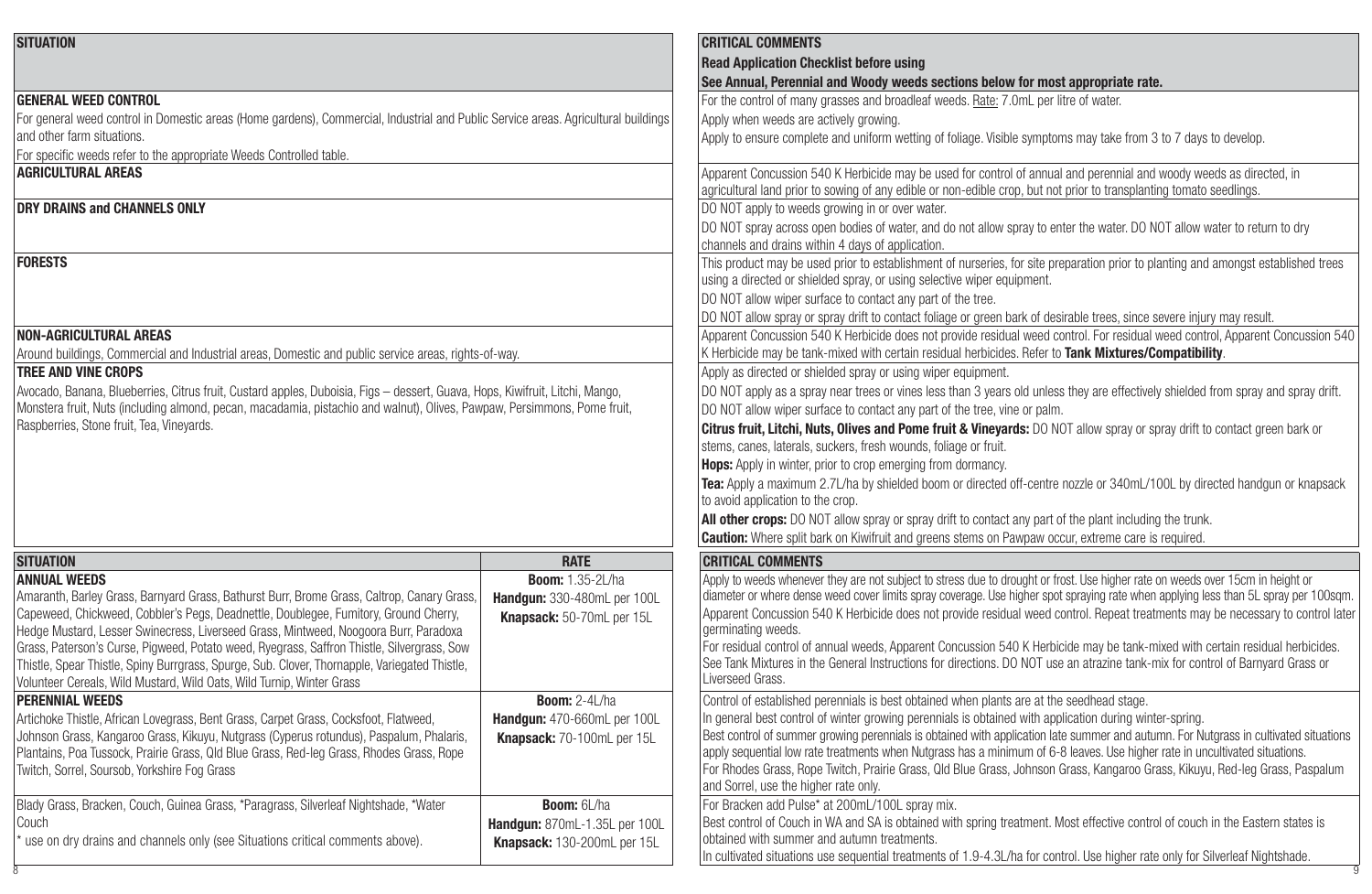| <b>SITUATION</b>                                                                                                                                                                                        | <b>RATE</b>                                                | <b>CRITICAL COMMENTS</b>                                                                                                                                                                                                                                                                                                                                                                                                                                                                                                                                                                                                                                                                                                                                                                                                                                                                                                             |
|---------------------------------------------------------------------------------------------------------------------------------------------------------------------------------------------------------|------------------------------------------------------------|--------------------------------------------------------------------------------------------------------------------------------------------------------------------------------------------------------------------------------------------------------------------------------------------------------------------------------------------------------------------------------------------------------------------------------------------------------------------------------------------------------------------------------------------------------------------------------------------------------------------------------------------------------------------------------------------------------------------------------------------------------------------------------------------------------------------------------------------------------------------------------------------------------------------------------------|
| <b>WOODY WEEDS</b><br>Bamboo, Bitou Bush, Boneseed, Boxthorn, Crofton Weed, Gorse, Groundsel Bush,<br>Lantana, Mistflower                                                                               | Handgun: 330- 660mL per 100L<br>Knapsack: 50-100mL per 15L | Apply to actively growing plants. DO NOT apply to drought stressed plants. Further treatment may be necessary to restrict seedling<br>re-establishment.<br><b>Bamboo:</b> apply when foliage/regrowth is 1-2m tall, use the higher rate only.<br><b>Bitou Bush/Boneseed:</b> apply higher rates on bushes >1.5m. Best results are achieved when treated at peak flower during winter.<br><b>Boxthorn:</b> minimum rate is 470mL for handqun and 70mL for knapsack.<br><b>Groundsel bush:</b> apply higher rate on bushes greater than 2m.<br>DO NOT apply in winter. Minimum rate is 510mL for handgun and 75mL for knapsack. Gorse: always add Pulse at 200mL/100L<br>of spray mix, use higher rate only.<br><b>Lantana:</b> use higher rate only. Addition of Pulse (200mL/100L) may improve control.<br><b>Boxthorn Gorse, Lantana:</b> removal of bushes (after complete brownout), pasture improvement or further treatment are |
| Blackberry, Chinese Shrub, <i>Eucalyptus</i> spp. (seedlings <2m), Hawthorn Bush, Pampas<br>Handgun: 660-870mL per 100L<br>Grass, Sifton Bush, Sweet Briar, Willow (<2m)<br>Knapsack: 100-140mL per 15L |                                                            | recommended to control seedlings and/or re-growth.<br>Apply to actively growing plants. Removal of bushes (after complete brownout), pasture improvement or further treatments are<br>recommended to control seedlings and/or regrowth. <b>Blackberry:</b> apply from flowering to leaf fall, use higher rate on old dense<br>infestations > 2m high. In Tasmania, do not treat bushes bearing mature fruit.<br><b>Chinese Scrub:</b> use higher rates on bushes >1m. <i>Eucalyptus</i> spp.: add Pulse at 200mL/100L of spray mix.<br>Hawthorn, apply from flowering to leaf fall, use higher rates on bushes greater than 2m. Pampas Grass: allow regrowth to reach<br>1m, best results apply after flowering.<br><b>Sifton bush:</b> use higher rates on bushes greater than 1m.<br>Sweet Briar: apply from flowering to leaf fall, use 1-1.35L/100L, and 150-200mL/100L, use higher rates on bushes greater than 1.5m.           |

#### **NOT TO BE USED FOR ANY PURPOSE, OR IN ANY MANNER, CONTRARY TO THIS LABEL UNLESS AUTHORISED UNDER APPROPRIATE LEGISLATION**

#### **WITHHOLDING PERIODS:**

**WHEAT & LEGUMES: DO NOT HARVEST FOR 7 DAYS AFTER APPLICATION.**

**ALL OTHER USES: NOT REQUIRED WHEN USED AS DIRECTED.**

#### **GENERAL INSTRUCTIONS**

#### **PRODUCT INFORMATION**

Apparent Concussion 540 K Herbicide is a non-volatile, non-selective, water soluble liquid herbicide for the control of annual and perennial grasses and broadleaf weeds in a wide range of agricultural and non-agricultural use situations. Apparent Concussion 540 K Herbicide may be used for weed control on agricultural land prior to sowing any edible or non-edible crop, but not prior to transplanting tomato seedlings.

When applying this product prior to transplanting crops into plastic mulch, care much be taken to remove residues of this product from the plastic prior to transplanting. Residues can be removed by 2cm of natural rainfall or by applying water via a sprinkler irrigation system.

Apparent Concussion 540 K Herbicide is absorbed by plant foliage and green stems. It is inactivated immediately in the soil and does not provide residual weed control. This product moves through the plant from the point of contact to and into the root system. Initial visible effects on annual weeds take 3 to 7 days, but may not be noticeable for 2 to 3 weeks under cool cloudy conditions or on some perennial weeds.

#### **RESISTANT WEEDS WARNING**

# **GROUP M HERBICIDE**

Apparent Concussion 540 K Herbicide is a member of the Glycines group of herbicides. Apparent Concussion 540 K Herbicide has the inhibition of EPSP synthase mode of action. For weed resistance management,

Apparent Concussion 540 K Herbicide is a Group M herbicide. Some naturally occurring weed biotypes resistant to Apparent Concussion 540 K Herbicide and other Group M herbicides may exist through normal genetic variability in any weed population. The resistant individuals can eventually dominate the weed population if these herbicides are used repeatedly. These resistant weeds will not be controlled by Apparent Concussion 540 K Herbicide or other Group M herbicides.

Since the occurrence of resistant weeds is difficult to detect prior to use, AIRR Apparent Pty Ltd accepts no liability for any losses that may result from the failure of Apparent Concussion 540 K Herbicide to control resistant weeds.

#### **CROP ESTABLISHMENT**

Apparent Concussion 540 K Herbicide is recommended for control of emerged weeds prior to crop establishment. Cultivation and/ or planting operations which provide conditions suitable for crop emergence and establishment are required following herbicide application. Where heavy weed growth is present or soil conditions are unsuitable, planting should be delayed to allow for decay of weeds and/or development of more favourable soil conditions for the formation of a suitable seedbed.

Incorporation of green or decaying vegetation may retard crop emergence under cold, wet conditions. Vegetation may be reduced by grazing and weed decay may be assisted by cultivation to leave trash on the surface.

#### **MIXING**

Apparent Concussion 540 K Herbicide mixes readily with water. Reduced results may occur if water is used containing; suspended clay or organic matter, eg. from dams, streams and irrigation channels, or high levels of calcium, magnesium or bicarbonate ions. DO NOT mix, store or apply this product in galvanised steel or unlined steel containers or spray tanks, since a highly flammable gas mixture may be formed. Use stainless steel, aluminium, brass, copper, fibreglass, plastic or plastic lined containers or spray tanks.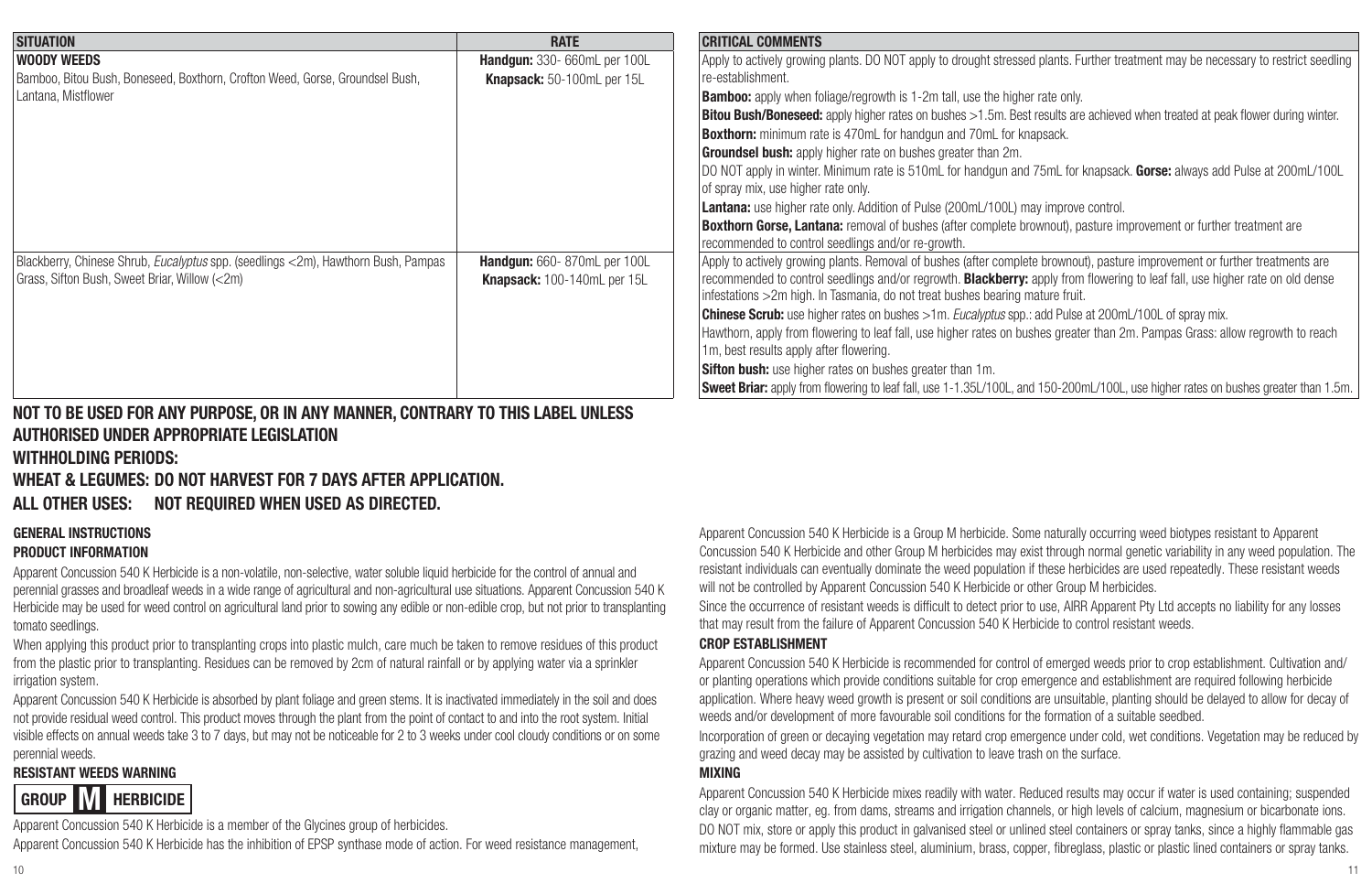Spray tanks, pumps, lines and nozzles should be thoroughly rinsed with clean water following application.

Ensure the sprayer is free of any residues of previous spray materials prior to mixing. Use spray solutions promptly as a gradual loss of activity may occur over a period of days following spray preparation.

#### **MIXING INSTRUCTIONS**

1. Fill the spray tank 1/3 to 1/2 full with clean water and start agitation.

- 2. Where ammonium sulphate is recommended, add Apparent AMS Herbicide Adjuvant at 2L/100L spray solution and mix thoroughly.
- 3. Add recommended herbicide/insecticide/additive to the spray tank and mix thoroughly.
- 4. Add Apparent Concussion 540 K Herbicide and the remaining water. Mix thoroughly.
- 5. Add surfactant, if required, near the end of the filling process to minimise foaming.
- 6. Always maintain adequate agitation during application and use the tank mix promptly.

Clean all equipment after use by washing thoroughly with clean water.

#### **TANK MIXTURES**

Apparent Concussion 540 K Herbicide may be tank-mixed with the following herbicides, insecticides and adjuvants. Read and follow all label directions, restraints, plantback periods and withholding periods, and safety directions for the tank-mix products. In multiple product tank mixes a minimum water volume of 50L/ha is recommended and local advice should be sought. Correct mixing order is important as is good in-tank agitation when application/spraying is occurring.

*Herbicides:* Apparent 2,4-D ester 680, Apparent Purge 450 IPA, Apparent Atrazine 900 WG, Apparent Pound 240 (carfentrazone), Apparent Sword 750 (chlorsulfuron), Apparent Dicamba 500/700, Apparent Blaze (imazapic), Apparent MCPA 570 LVE, Apparent Bow Saw 600 (metsulfuron-methyl), oryzalin/trifluralin, Apparent Oxyfluorfen 240, pendimethalin, Apparent Simazine 900 WG, Apparent Shatter 750 WG (sulfometuron-methyl), Apparent Bayonet 750 WG (triasulfuron), tri-allate, Apparent Axeman (triclopyr), tribenuron.

The addition of Apparent Oxyfluorfen 240 at 75mL/ha to recommended rates of Apparent Concussion 540 K Herbicide prior to planting winter cereals will improve the knockdown of certainweeds.

*This product is compatible with the following insecticides:* dimethoate, fenitrothion, phosmet, Apparent Matey 290 (omethoate), Apparent Dingo 500 (chlorpyrifos), fenitrothion ULV and emulsifiable concentrates of dimethoate and fenitrothion. Other insecticides have not been tested.

**Adjuvants** – Apparent Wetter 600 is recommended for the control of silvergrass and annual ryegrass in late winter and spring. Wetter 600 is not a general purpose surfactant and should only be used where recommended. Rate: 200mL/100L spray solution. Apparent Devour 1020 Penetrant is recommended for the control of bracken and many woody weeds. Rate: 200mL/100L spray solution.

*Apparent AMS Herbicide Adjuvant* (ammonium sulphate) may be used as an adjuvant to alleviate the adverse effects of high levels of calcium, magnesium or bicarbonate ions in water. Add Apparent AMS to water first at 2L/100L spray solution.

#### **APPLICATION**

#### *Boom Equipment*

For boom application, a spray volume of 80L/ha or less is recommended for optimum performance. Nozzles and pressure settings should be selected to deliver a MEDIUM or MEDIUM-COARSE size droplet at the target. The use of nozzle and/or pressure settings that produce VERY FINE or FINE droplets should be avoided as these are prone to loss or drift. In multiple product tank mixes a minimum water volume of 50L/ha is recommended and local advice should be sought. Correct mixing order is important as is good in-tank agitation when application is occurring. For shielded applications a spray volume of 80L/ha or less is recommended using nozzle types and pressure settings to deliver a COARSE size droplet at the target. Crop damage may result if spray drift occurs through incorrect nozzle and/or pressure selection, inadequate shielding and/or wind strength, high evaporation rates or excessive ground speed.

#### *Wiper Equipment*

 $12$  13 Wiper Equipment (eg. ropewick, canvas, felt or carpet applicators) may be used to apply Apparent Concussion 540 K Herbicide. Avoid contact with desirable vegetation. Operate wiper equipment a minimum of 10cm above crop or pasture. Weeds should be

at least 15cm above the crop or pasture at time of application. Speed of travel should be no greater than 8km/hr. Best results are achieved at lower speeds and where two applications are made in opposite directions (double pass). Where weeds are of variable height, or occur in dense infestations or clumps, some plants may not be contacted by the herbicide solution. In these cases repeat treatment may be necessary.

Rate: Mix 700mL Apparent Concussion 540 K Herbicide with 2.3 litres of clean water. Adjust flow to suit equipment.

#### *Aerial Equipment*

Apparent Concussion 540 K Herbicide may be applied by aircraft for control of weeds in forests, cropland or pasture prior to establishment of crops, new pastures or new forest plantings and for pre-harvest application to sorghum and cotton crops up to a maximum rate of 2.7L/ha where specified by the label. DO NOT apply treatments by aircraft in situations where drift onto sensitive crops and pastures is likely to occur.

Apply treatments using boom or Micronair equipment using a spray volume of not less than 20L/ha and using settings to produce a MEDIUM-COARSE spray quality. Swath width should be set to take into account aircraft type, wind conditions and target height. Swath width will need to be reduced to avoid stripping under light wind conditions and/or application to tall, dense targets eg preharvest application treatments in heavy crop stubble. Thoroughly wash aircraft, especially landing gear, after each day of spraying to remove herbicide residues.

#### *Application on Hilly Terrain*

Increase water volume to 30-80L/ha and increase droplet size to a COARSE spray quality to optimise deposition of spray output onto weeds.

#### *Air Temperature and Relative Humidity*

DO NOT apply Apparent Concussion 540 K Herbicide by aircraft when temperature is above 30ºC. Increase water volume to at least 30L/ha when temperature rises above 25ºC. Avoid application when relative humidity falls below 35%.

#### **AVOID DRIFT**

DO NOT apply treatments with spraying equipment or under weather conditions which are likely to cause spray drift onto nearby susceptible crops, pastures or other sensitive plants. DO NOT apply treatments under light winds (less than 4km/hr) or inversion conditions or where wind speed exceeds 12km/hr.

#### **APPLICATION CHECKLIST**

- DO NOT treat weeds under poor growing conditions due to moisture stress, waterlogging, severe frosting, insect damage etc. Reduced performance may also occur where weeds are covered with dust or silt.
- DO NOT add surfactants, adjuvants or other pesticides except as specifically directed on this label.
- Rainfall occurring within 1 hour of application which causes run-off may require re-treatment. Rainfastness is reduced if weeds are not actively growing, under stress or conditions of low light intensity/darkness. The addition of Wetter TX may improve rainfastness on winter annual weeds.
- A Withholding Period for grazing is not required. However, it is recommended that grazing of treated plants be delayed to ensure herbicide uptake. Certain plants such as Soursob, Variegated Thistle, Sorghum and Johnson Grass, may be naturally toxic to stock when eaten in large quantities under certain conditions. Where plants are known to be toxic, grazing should be delayed until complete browning of treated plants has occurred.
- Apply treatments to weeds that have at least one true leaf (broadleaf weeds) or two leaves (grasses) to provide an adequate surface area for herbicide uptake.
- If heavy grazing has occurred, allow regrowth to 6-8cm before spraying and use the higher rates recommended.

#### **PROTECTION OF CROP, NATIVE AND OTHER NON-TARGET PLANTS**

Avoid contact with foliage, green bark or stems, canes, laterals, suckers, fresh wounds, exposed non-woody roots, flowers or fruit of crops, desirable plants and trees, since severe injury or destruction may result.

DO NOT apply under weather conditions, or from spraying equipment, that may cause spray to drift onto nearby susceptible plants/ crops, cropping lands or pastures.